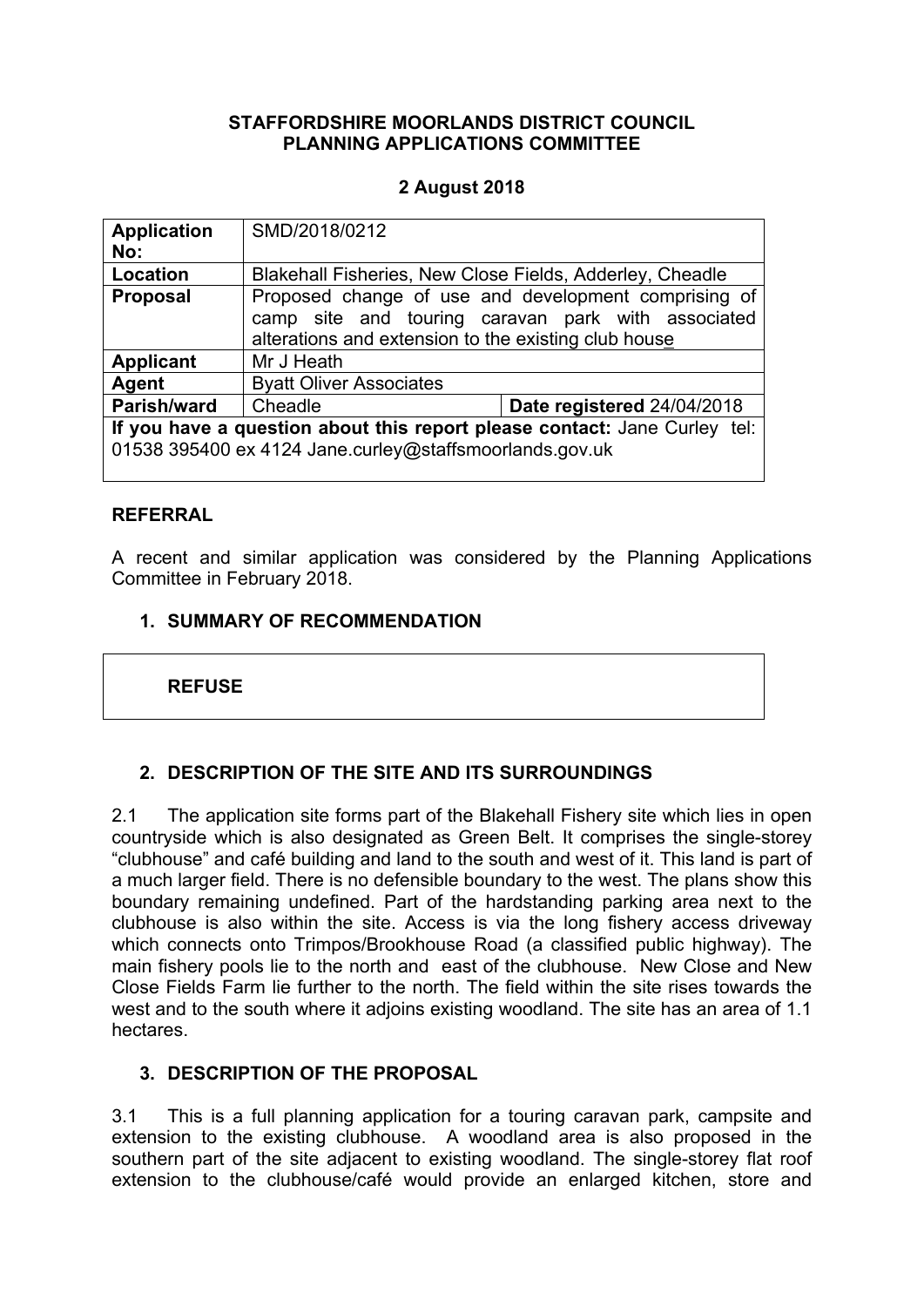additional toilets and showers. This would result in 58 sq.m of floorspace being added to the 115 sq.m existing. The layout plans show new access roads leading into the proposed caravan park and camp site from the car park. According to the application forms four equivalent full time jobs would be created by the proposal.

3.2 The supporting statement provides some background to the Fishery. It refers to the Blake Hall Fishery being established in the 1990's. It says that as one of Cheadle's leading visitor attractions, keen coarse anglers and novice anglers' are all welcome with visitors traveling from far and wide to try their hand at the sport. The Fishery has 5 main fishing pools, which can accommodate over 180 anglers at any one time. There is a clubhouse which provides hot and cold food for the anglers and visitors who want to enjoy the peace and tranquility of Blake Hall. As a keen environmentalist and local land owner the applicant it says has invested heavily in the area and has planted new trees, formed woodland areas, reed beds and other types of habitats for all types of wildlife. The applicant it says has greatly improved the area over the last 2 decades and is eager to continue for future generations to enjoy.

3.3 This application is almost identical to one refused in February of this year under SMD/2017/0539. It attempts to address the four reasons for refusal. Given this, it is surprising that very little supporting information accompanies the application to address some of the reasons for refusal. No specific case for very special circumstances is made to address, for example, the fundamental issue of principle, reason for refusal 1. Members refused the application for four reasons which in brief were as follows:-

*1. That the proposed caravan park amounts to inappropriate development in the Green Belt Furthermore, the proposal would be harmful to the openness of the Green Belt and there appears to be no very special circumstances with this proposal which can be deemed to outweigh the harm to the Green Belt as required by national and local planning policy particularly SS6c, E3 and R1.*

*2. The site is not considered to be well connected to existing tourist attractions and facilities by modes of transport other than the car and the provision of a caravan park of the size proposed, together with a campsite, would lead to a significant increase in vehicle movements in the area for visitors to reach attractions and services, resulting in an increase in emissions. Furthermore no evidence of need or demand has been provided for this type of tourist accommodation in the area. The proposal is therefore not considered to amount to sustainable tourism development and would therefore not comply with policies SS6c, E3 or R1*

*3. The site is close to a number of large ponds and therefore the proposal has the potential to harm the ecological value of the site including protected species. An Ecological Survey Report has not been submitted with the application and therefore the full impact on ecology cannot be assessed. This therefore conflicts with the aims of Policy NE1 and the NPPF*

*4. The site is within a ""High Risk"" historical coal mining area. There is therefore potential for the proposed development to affect ground stability and therefore the wider environment. A Coal Risk Assessment has not been submitted with the application and therefore the full impact on ground stability cannot be assessed. This*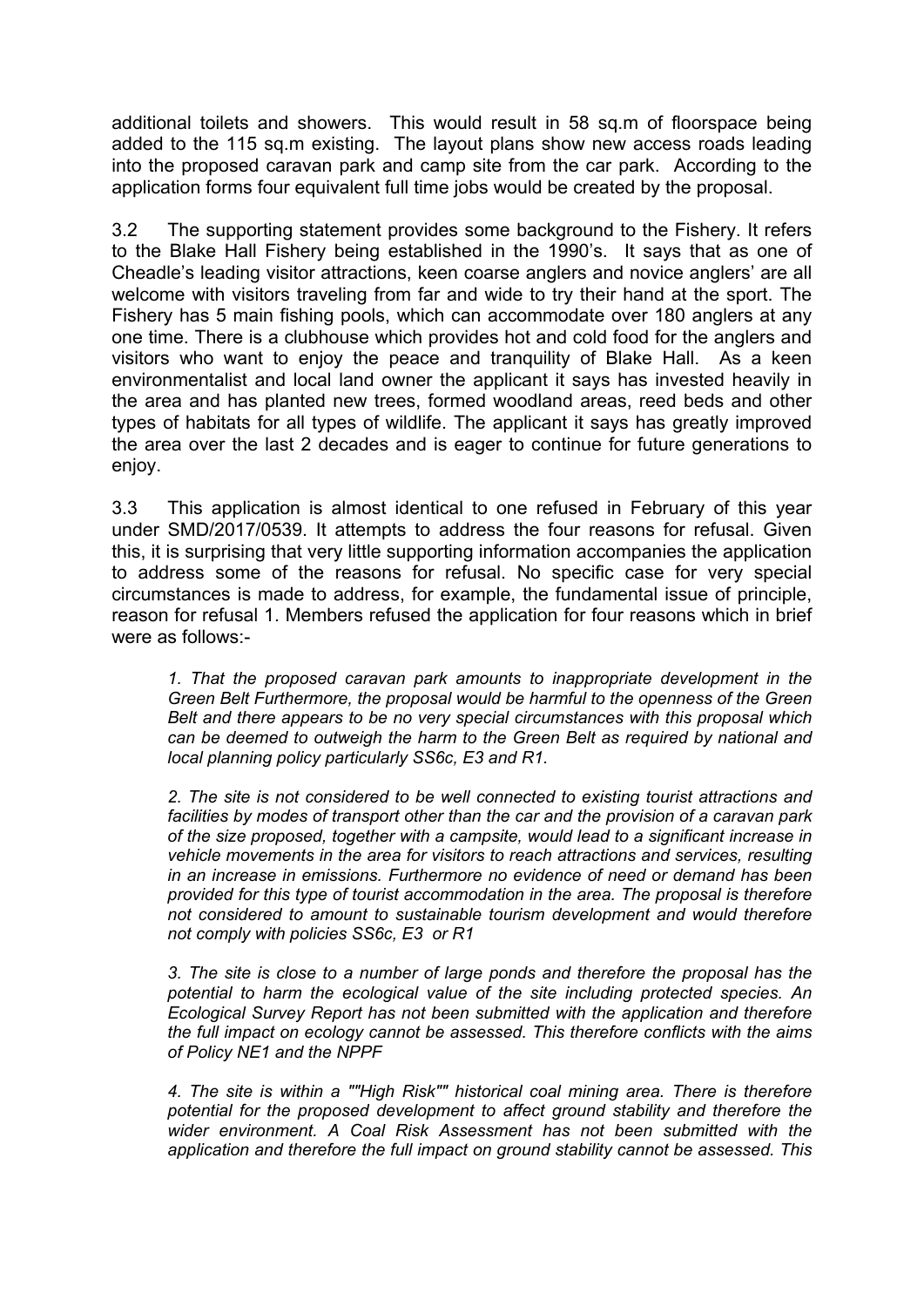*therefore conflicts with Policy SD1 'Sustainable Use of Resources' of the Staffordshire Moorlands Core Strategy.*

3.4 The applicant sought pre-application advice on the scheme (together with proposed chalets) before the original application was submitted. The pre-application report to the applicant concluded that the proposal would be unlikely to be acceptable (ref: PAD/2017/0050).

# **4. RELEVANT PLANNING HISTORY**

SMD/2017/0539Change of use to campsite and caravan park and alterations and extensions to existing clubhouse. Refused

# **5. PLANNING POLICIES RELEVANT TO THE DECISION**

5.1 The Development Plan comprises of:

- Saved Local Plan Proposals Map / Settlement Boundaries (adopted 1998).
- Core Strategy Development Plan Document (adopted March 2014)

#### Staffordshire Moorlands Local Plan (1998)

5.2 Development boundaries within the 1998 Adopted Local Plan are still in force until such time as they are reviewed and adopted through the site allocations process. Following consultation last year a Preferred Options Site Allocation DPD is currently out for consultation.

## Adopted Staffordshire Moorlands Core Strategy DPD (26th March 2014)

5.3 The following Core Strategy policies are relevant to the application:-

- **SS1 Development Principles**
- **SS1a Presumption in Favour of Sustainable Development**
- SD1 Sustainable Use of Resources
- **SD3 Carbon-saving Measures in Development**
- **SD4 Pollution and Flood Risk**
- SS6C Rural area strategy
- DC1 Design Considerations
- DC2 Heritage
- **C1 Creating Sustainable Communities**
- **NE1 Biodiversity and Geological Resources**
- T1 Development and Sustainable Transport
- T2 Other Sustainable Transport Measures

#### National Planning Policy NPPF

#### National Planning Policy Guidance

Emerging Staffordshire Moorlands Local Plan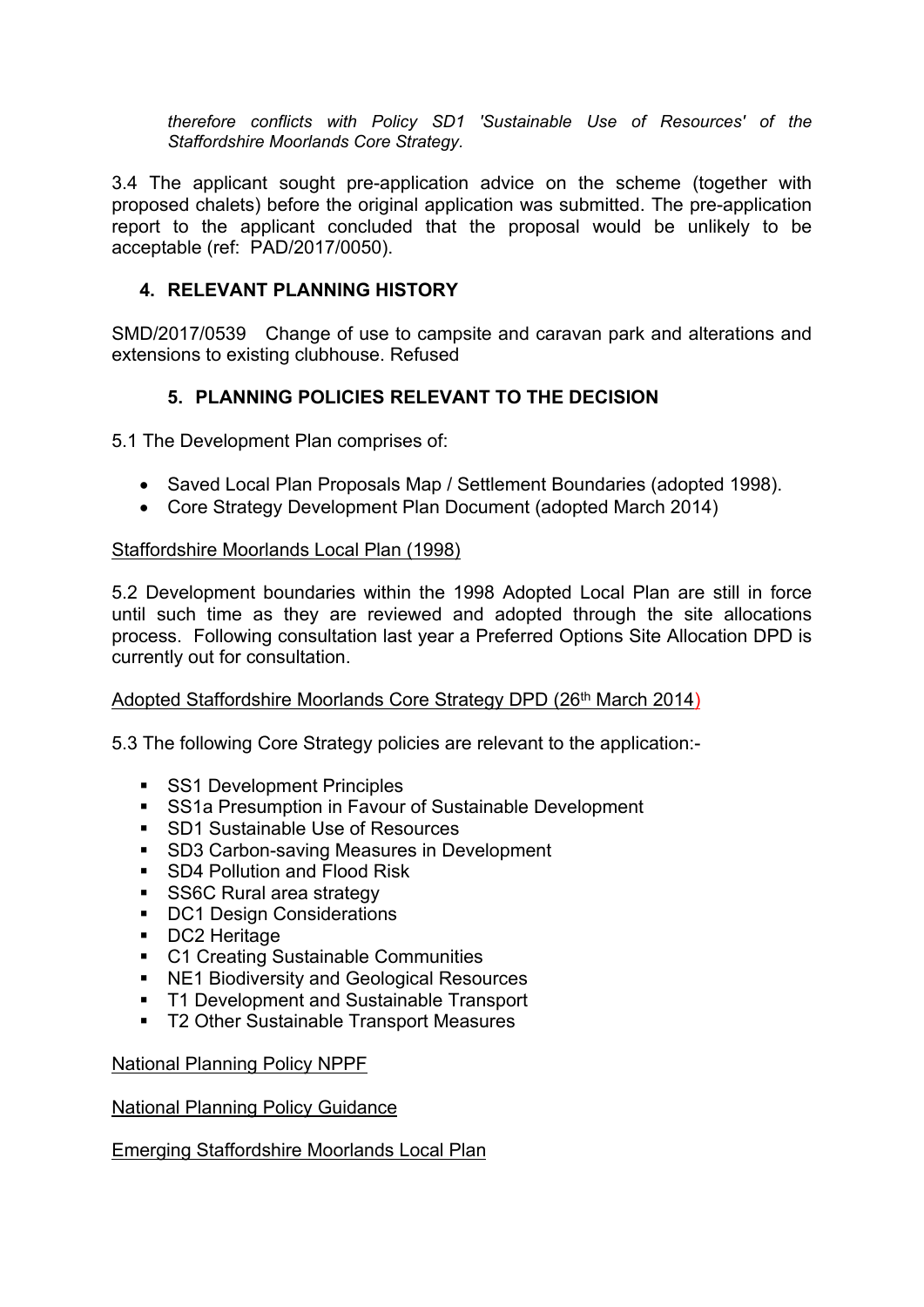## *National Policy Guidance*

4.3 Paragraph 48 of the newly adopted NPPF states that:

*"…decision-takers may also give weight to relevant policies in emerging plans according to:*

- *the stage of preparation of the emerging plan (the more advanced the preparation, the greater the weight that may be given);*
- *the extent to which there are unresolved objections to relevant policies (the less significant the unresolved objections, the greater the weight that may be given); and*
- *the degree of consistency of the relevant policies in the emerging plan to the policies in this Framework (the closer the policies in the emerging plan to the policies in the Framework, the greater the weight that may be given).*

## *Local Plan process*

4.4 The Council agreed to publish the Local Plan Submission Version for representations in February 2018. At this point, the Council agreed that the Local Plan was "sound". Formal representations were then invited from residents, businesses and other stakeholders to provide them with the opportunity to support or challenge the soundness or legal compliance of the Local Plan. This stage in the process followed three previous public consultations since 2015 which had informed the preparation of the Local Plan alongside a comprehensive evidence base.

4.5 In June 2018, the Council subsequently agreed to submit the Local Plan Submission Version to the Secretary of State for examination. An examination in public will now be held this Autumn in order to determine whether the Local Plan is sound and legally compliant. Subject to the findings of the appointed inspector, the Local Plan is expected to be adopted in the Spring of 2019. At his point, it will supersede the adopted Core Strategy and become part of the statutory development plan for the District.

4.6 In this context, the Council's position on the weight to be given to the policies contained in the Local Plan Submission Version in terms of the three criteria set out in Paragraph 48 of the NPPF is as follows:

- The stage of preparation the Local Plan is now at an advanced stage of preparation as the Council has submitted it to the SoS for examination
- The extent to which there are unresolved objections to relevant policies this varies depending on the policy in question. The Officer Comments section of this report identifies the level of outstanding objections to each policy and recommends the amount of weight to be given to them at this stage in the process
- The degree of consistency of policies with the NPPF given that the Council has submitted a Local Plan that it considers to be sound, all policies are deemed to be consistent with the NPPF.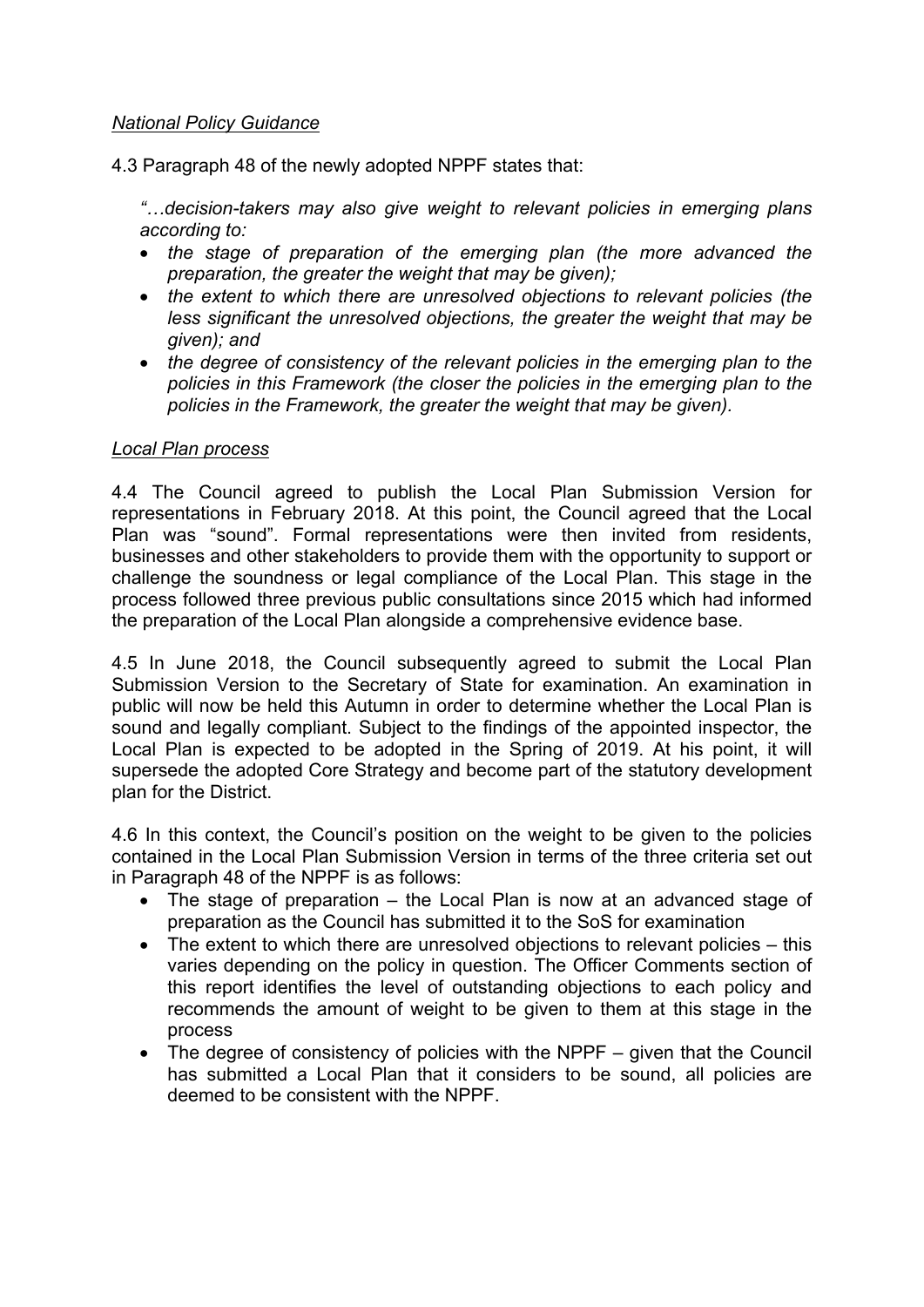## *Emerging Policies*

The following policies are considered to be relevant to this application:

- Policy SS1 Development Principles
- Policy 1a Presumption in favour of sustainable development
- SS2 Settlement Hierarchy
- SS10 Other Rural Areas Strategy
- Policy E4 Tourism and Cultural Development
- Policy SD4 Pollution and Water quality
- Policy SD5 Flood Risk
- Policy DC1 Design Considerations
- Policy DC3 Landscape and Settlement Setting
- Policy NE1 Biodiversity and Geological Resources
- Policy NE2 Trees Woodland and Hedgerows
- Policy T1 Sustainable Transport

## **6. CONSULTATIONS CARRIED OUT**

Press Notice expiry date: 23/05/18 Site Notice expiry date: 04/06/18

No letters of representation received.

| <b>Town Council</b>                 | None received                       |
|-------------------------------------|-------------------------------------|
| <b>Ecology Officer</b>              | No objections subject to conditions |
| <b>Environmental Health Officer</b> | Comments awaited                    |
| <b>Local Highway Authority</b>      | No objections                       |
| <b>Trees and Woodland Officer</b>   | No objections subject to conditions |
| <b>Coal Authority</b>               | No objections                       |
| <b>Severn Trent Water</b>           | No objection                        |

## **7. OFFICER COMMENT AND PLANNING BALANCE**

7.1 As with all applications, the LPA is required to determine this application in accordance with the Development plan, unless there are material circumstances which indicate otherwise and in determining these applications, it shall have regard to the provisions of the Development Plan, in so far as material to the application and to any other material considerations.

7.2 Core Strategy Policy SS1a establishes a 'Presumption in Favour of Sustainable Development' in line with the National Planning Policy (herein referred to as the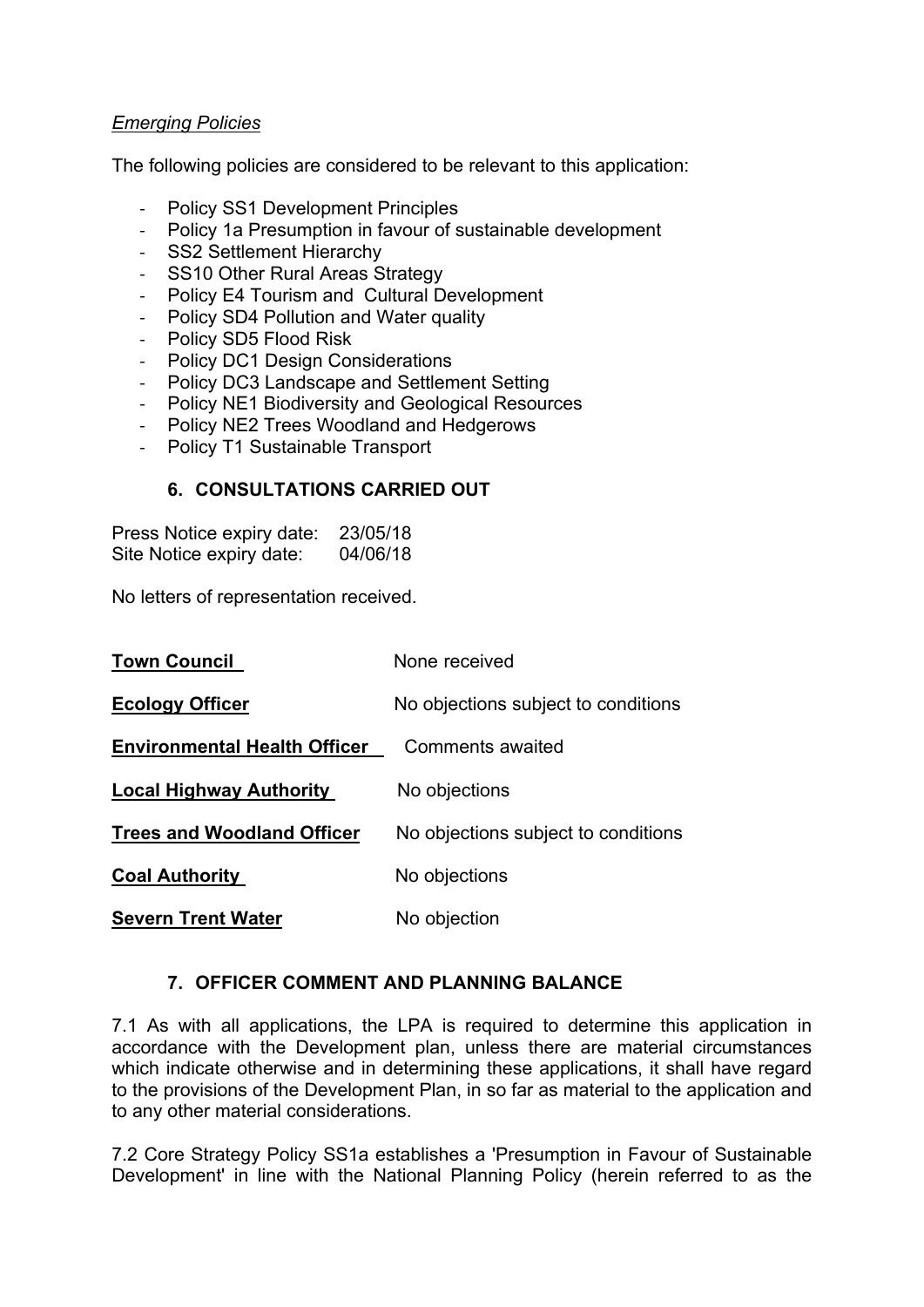NPPF) where: (1) planning applications that accord with policies within the Core Strategy will be approved without delay and (2) where there are no relevant policies or they are out of date, the Council will grant planning permission unless material considerations indicate otherwise considering:-

- I. Any adverse impacts of granting permission would significantly and demonstrably outweigh the benefits, when assessed against the policies in the NPPF taken as a whole, or,
- II. Specific policies in within the NPPF indicate that development should be restricted.

7.3 In order to reverse the previous decision of the Council it is necessary for each of the four reasons for refusal for SMD/2017/0539 to be addressed. This forms the main focus of the analysis below with other material matters considered thereafter.

#### Principle of development

7.4 Reason for refusal 1 relates to the principle of development in the Green Belt. 7.5 Policy E3 refers specifically to tourism and cultural development. It makes specific reference at bullet point 2 to camping and touring caravans outside of the Green belt were it says that they may be acceptable subject to a number of criteria. However within the Green Belt it says that only small camping sites may be appropriate provided amongst other matters they do not prejudice 'openness' Although it is silent on touring caravans, read as a whole as it must, the clear inference is that touring caravans in the Green Belt are not appropriate development. This is supported in the text that follows the policy which refers to touring caravans and camping sites and says that 'Stronger controls will however apply across the Green Belt…'. It aligns with policy SS6C and the NPPF.

7.5 Policy R1 refers to rural diversification. It too confirms that within the Green belt inappropriate development which may otherwise by acceptable in terms of the policy must still be justified by very special circumstances.

7.6 The extension/alteration to the club house was considered to be appropriate development in the previous application because it would not result in disproportionate additions to the original building (para 89 in the 2010 NPPF / para 145 in the new 2018 version). However the majority of the application relates to the change of use of land to a camp site and touring caravan site. Para 89 (now para 145) relates solely to buildings and is not therefore applicable to this element of the application. Para 90 of the old NPPF, which was in force at the time of the previous application provided five other forms of development that are also considered to be 'not inappropriate' in the Green Belt. However the proposed use does not fall within any of the categories. The proposal was therefore inappropriate development in the Green Belt, confirmed by Policy SS6c. The new NPPF, which was adopted in July 2018 states at paragraph 146 that "*Certain other forms of development are also not inappropriate in the Green Belt provided they preserve its openness and do not conflict with the purposes of including land within it*." These include "*material changes in the use of land (such as changes of use for outdoor sport or recreation, or for cemeteries and burial groun*ds)". Therefore whilst a change of use to a camping and caravan site (which is a form of outdoor recreation) would not be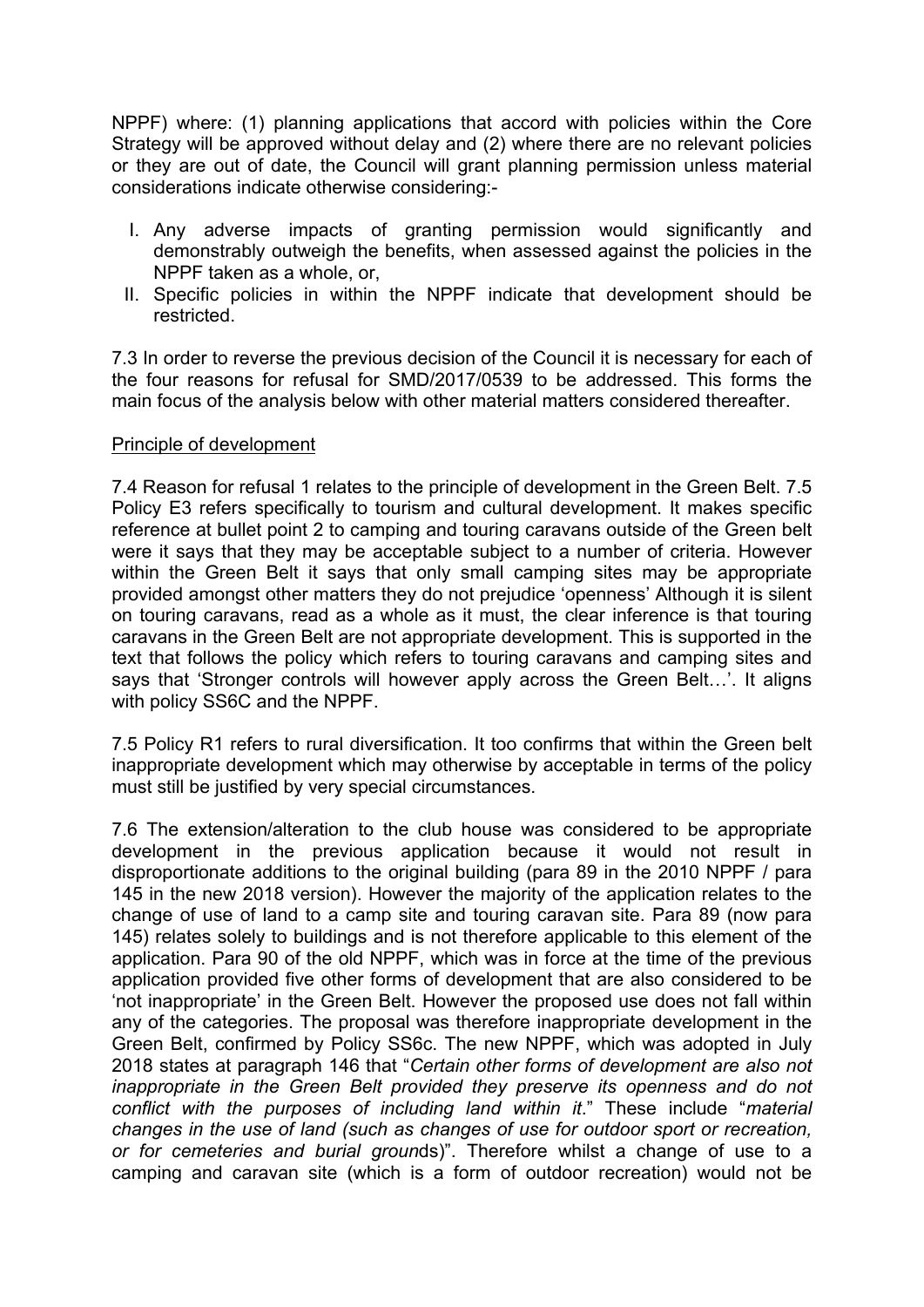inappropriate development in principle it can only be held to be acceptable under the new NPPF provided that it preserves openness. Although it could be said to be transient to some extent the applicants are seeking all year round occupation to tie in with the fisheries. Each pitch would also have the towing vehicle –quite likely to be large and there would also be the new access/service roads and very likely some security lighting and night time light pollution all of which impact on openness. A good analogy could be drawn with a car park which is always held to impact on openness even though the parking of vehicles is transient.

7.7 Having regard therefore to the new NPPF touring caravans and camping sites are no longer considered to be inappropriate development in the Green Belt and harmful by definition. However, they would compromise openness and as such it is necessary to demonstrate that very special circumstances exist to clearly outweigh this harm and any other harm identified.

7.8 Emerging policy E4 refers to tourism and cultural development. It says that New tourism and cultural development which promotes the distinctive character and quality of the District will be supported having regard to the Area Strategies in **Policies** 

SS5 to SS10 and and Churnet Valley Strategy Policy SS11. New accommodation, attractions and facilities should:

- A) support the provision and expansion of tourist, visitor and cultural facilities in the rural areas where needs are not met by existing facilities; and
- B) all development shall be of an appropriate quality, scale and character compatible with the local area, protect the residential amenity of the area, enhance the heritage, landscape and biodiversity of the area and shall not harm interests of acknowledged importance.

7.9 Policy SS10 deals with the other rural areas including Green Belt. It provides for enhancing tourist opportunities by:

- Supporting sustainable tourism developments and measures in the Churnet Valley in accordance with Policy SS12 and the Churnet Valley Masterplan SPD;
- Allowing for small-scale tourism developments in other areas (in accordance with
- $\bullet$  policy E4);
- Establishing strong linkages between recreational and tourist resources;
- Recognising and developing the close linkages to the Peak District National Park. Maintain the Green Belt within Staffordshire Moorlands"

7.10 In view of the level of objections it is considered that moderate weight can be given to Policy E4 but only limited weight can be given to Policy SS10. Furthermore, the supporting text to Policy E4 states "*sites for touring caravans and camping sites will be granted providing they meet the criteria set out in the policy. Stronger controls will however apply across the Green Belt, including those parts of the Churnet Valley which are within it, in order to preserve their openness"*. Policy SS10 also says that strict control will continue to be exercised over inappropriate development within the Green Belt allowing only for exceptions as defined by Government policy.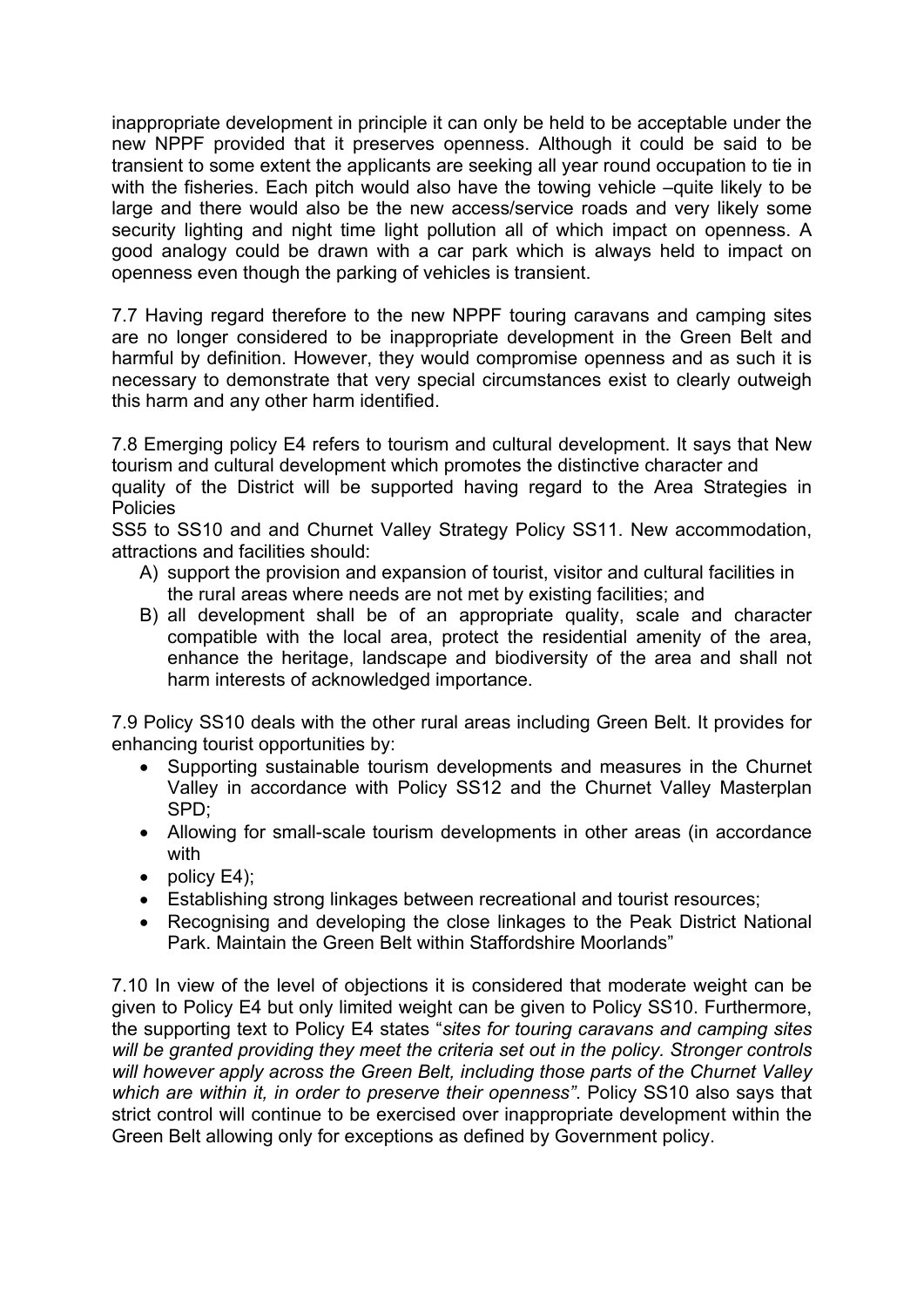7.11 The NPPF requires LPA's to give substantial weight to any harm identified. In this case in addition to definitional harm. The replacement of open fields with touring caravans, tents, access roads and vehicles throughout the year could not be regarded other than compromising openness notwithstanding the fact that the use is to some extent transitory in nature. This part of the Green Belt would be less open than at present. Paragraph 79 of the Framework stresses the importance of keeping Green Belt land permanently open; one of the essential characteristics of Green Belts being their openness and permanence.

7.12 The applicant does not specify or identify what the very special circumstances are. His case is that the proposal is in line with the Councils Core Strategy, that it will boost tourism by providing a high quality attraction and boost the local economy. He says that the primary focus of the development is to support and enhance the existing fisheries use. The club house will act as the hub building. He says that the proposal will provide 5 new full time jobs and that it will integrate with surrounding communities (although the statement does elaborate on this and say what or how it will achieve this) and create an attraction for tourists and the local community.

7.13 In response to the points put forward by the applicant, the analysis above has demonstrated that the proposal is not in line with the Core Strategy. There is no doubt that the development would boost tourism and that there would be some benefit to the local economy. However all tourism proposals do this to some extent; it is neither exceptional nor special. The support and enhancement of the existing fisheries again is an obvious benefit but there is no evidence that it is a struggling enterprise that requires further development which could be regarded as contributing to 'special circumstances'. The provision of 5 jobs is also a benefit but in Green Belt terms it is not significant. Taken together these benefits could be considered to have moderate weight at best. However they do not clearly outweigh the harm identified to which substantial weight must be given. That is the test that must be applied and it is because of this that the conclusion is that very special circumstances do not exist. The proposal is unacceptable in principle. Reason for refusal 1 remains outstanding.

## Location and Accessibility

7.14 Reason for refusal 2 refers to the lack of connectivity of the site to existing tourist attractions and facilities and the poor accessibility of the site. Reference is also made to the fact that there is no evidence of need or demand for this type of tourist accommodation.

7.15 Policy E3 says that new tourist and visitor accommodation should be developed in locations that offer, or are capable of offering, good connectivity with other tourist destinations and amenities, particularly by public transport, walking or cycling. Emerging Policy E4 contains similar requirements.

7.16 As stated in the previous application, the site is not located close to any tourist destinations or amenities and there is no nearby public transport. The policy also states new tourist accommodation should normally be located in or close to settlements where local services, facilities and public transport are available. The centre of Cheadle is a 2.0 mile car journey or bike ride. The distance by walking is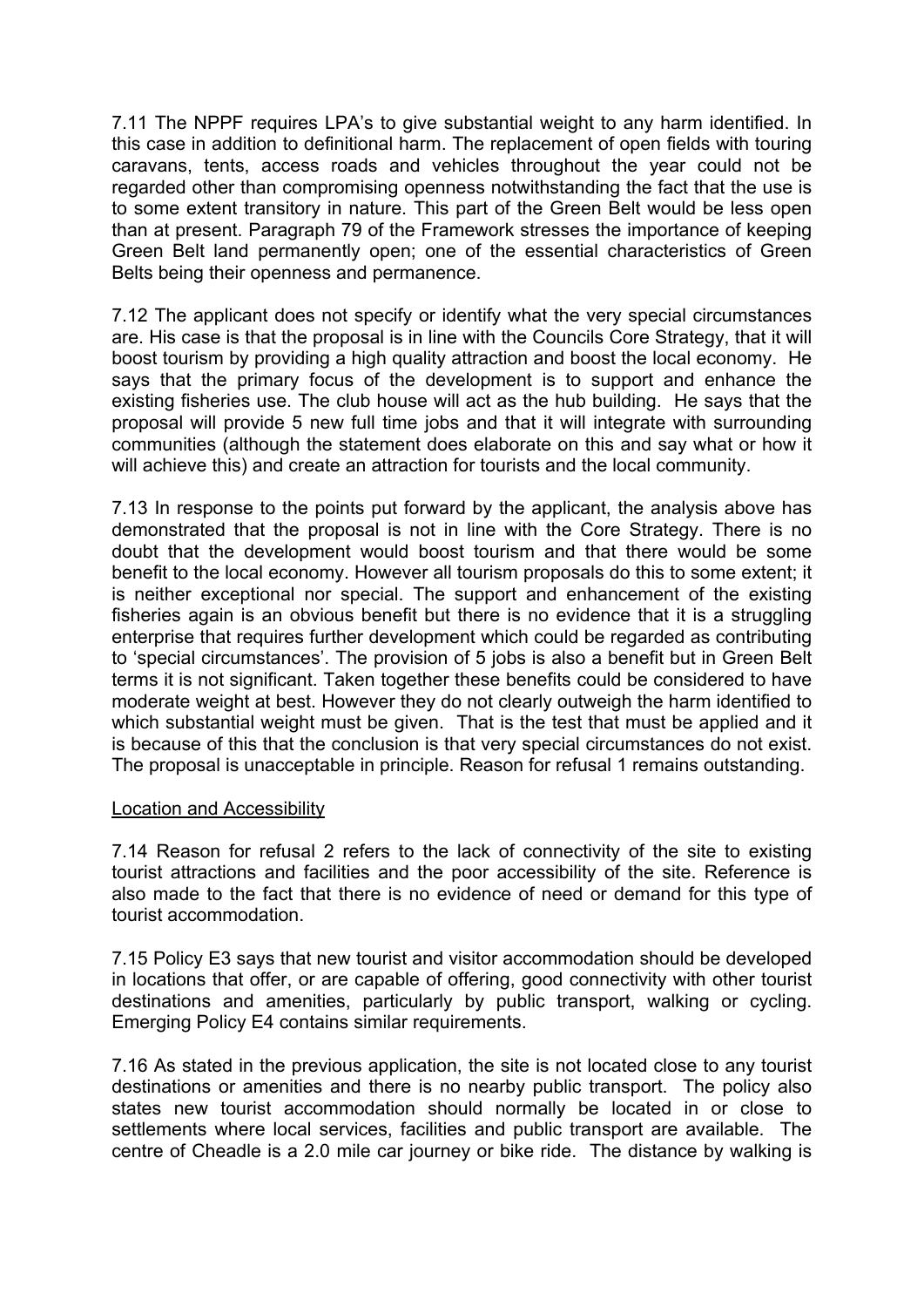reduced to 1.5 miles but this is only managed safely via a half-mile unlit and unsurfaced path across fields to Brookhouse Road.

7.17 Outside of the areas with good connectivity, new accommodation should be of a scale which can easily be assimilated into the area in a sustainable manner. Due to the site location and poor connectivity, the provision of twenty caravan pitches and a camp-site is therefore likely to lead to a substantial increase in vehicle movements (and emissions) so that visitors can reach attractions mainly located in the Churnet Valley and reach essential services such as shops/supermarkets and pubs/restaurants.

7.18 This matter has not been addressed in this resubmission. The NPPF supports sustainable tourist accommodation "in appropriate locations where identified needs are not met by existing facilities in rural service centres". However, there is no evidence or information to suggest there is any significant demand for more tourist accommodation in the area, especially as it is outside of the Churnet Valley. It is because of this that this reason for refusal has not been addressed. Reason for refusal 2 remains outstanding.

#### **Biodiversity**

7.19 Reason for refusal 3 of the previous application, SMD/2017/0539 related to the lack of an ecological survey to assess any potential impact on ecology from the development.

7.20 To address this reason, the current application is accompanied by a Preliminary Ecological Appraisal carried out by Evolution Ecology dated 5th March 2018. No significant ecological constraints were identified as a result of the survey. The Ecology Officer has considered this and accepts its conclusions. He advises that given the size and scale of the development and in line with Policy NE1, there are opportunities for biodiversity enhancements. This should include retention of the wet/marshy grassland and ditch to the south east which is shown for woodland planting, tree planting adjacent to the leylandii hedge along the southern boundary of the site should also be considered to improve the biodiversity value of the southern boundary of the site. Single species leylandii hedges tend to be relatively poor for biodiversity. Planting schemes should allow continuing management of the Leylandii hedge.

7.21 Subject therefore to conditions to secure biodiversity enhancement/landscaping as described above and elsewhere in this report, this reason for refusal is considered to be addressed. There is no conflict with Policy NE 1 or the NPPF.

#### Ground Stability

7.22 The site is within a High Risk Coal Mining Zone due to historical coal mining in the area which has caused a degree of land stability. Reason for refusal 4 was based on the lack of a Coal Risk Assessment to properly assess and understand the potential impact from the proposal on ground stability.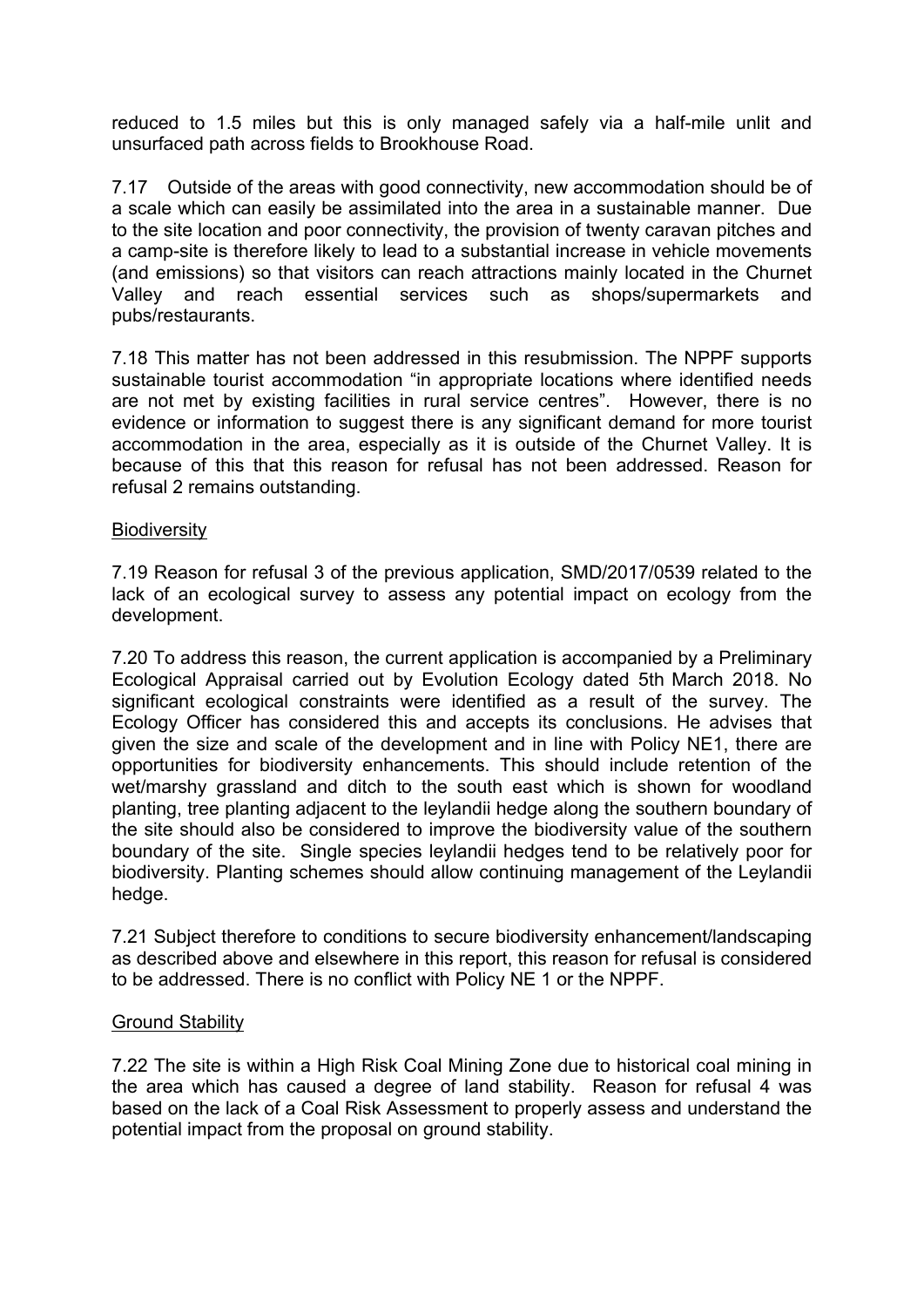7.23 The current application is accompanied by a Coal Mining Risk Assessment prepared by Sladen Associates dated February 2018. This has been considered by the Coal Authority. They agree with the conclusions of the Risk assessment that any risk posed is low to very low due to the nature of the development and that no intrusive investigations or remedial measures are required. They raise no objection to the application.

7.24 It is for these reasons that reason for refusal 4 is considered to be addressed. There is no conflict with Policy SD1 of the Core Strategy.

#### Design of the club house extension

7.25 The proposed extension will provide a kitchen extension, store together with shower and toilet facilities. The extension is flat roofed and to be finished in timber to match the existing club house. No objection was raised to the design previously and there is no reason to take a different stance this time. The proposal is considered to be compliant with Policy DC1 and the NPPF

#### Landscape Impact

7.26 Although a landscape and visual impact assessment does not support the application, in the applicants view the proposals will seaminglessly integrate with the landscape.

7.27 The Trees and Woodland Officer has considered the application and confirms that it would have no impact on any significant existing trees or hedgerows.

7.28 In terms of visual impact, at present the overall fisheries site comprises mainly low key development of clubhouse and informal parking areas, together with several pools which have been landscaped with tree planting; further woodland belt-type planting areas have been established to some of the boundaries eg south-west, south, north-east. The fisheries also lies within something of a hollow in the wider landform and this helps to assimilate into the local landscape.

7.29 The proposed development of touring caravan park and camp site would by its nature be a more concentrated, visually prominent use, with most caravans being white and tents often brightly coloured. There would be attendant vehicles adding to the concentration of visually prominent features. Despite this, however, the Trees and Woodland Officer does not consider that it would have a significantly harmful residual visual impact, especially once new structural landscape planting was well established. NI support of this view he says that the application site itself is actually well screened from most surrounding publicly accessible viewpoints; Public footpath No. 58 (Cheadle Parish), becoming Public Footpath No. 21 (Dilhorne Parish passes through fields to the south of the fisheries before actually crossing the southern part of the current application site and continuing to Dilhorne Common. There are views directly into the site from this footpath, but due to landform and existing trees/hedgerow this is only within approximately 150m of the site boundary. He syas that these views would be addressed and mitigated by the indicative new woodland planting shown on the Proposed Scheme Two Site Layout Plan. Public Footpath No. 8 (Dilhorne Parish) follows the tarmac roadway serving Blake Hall and neighbouring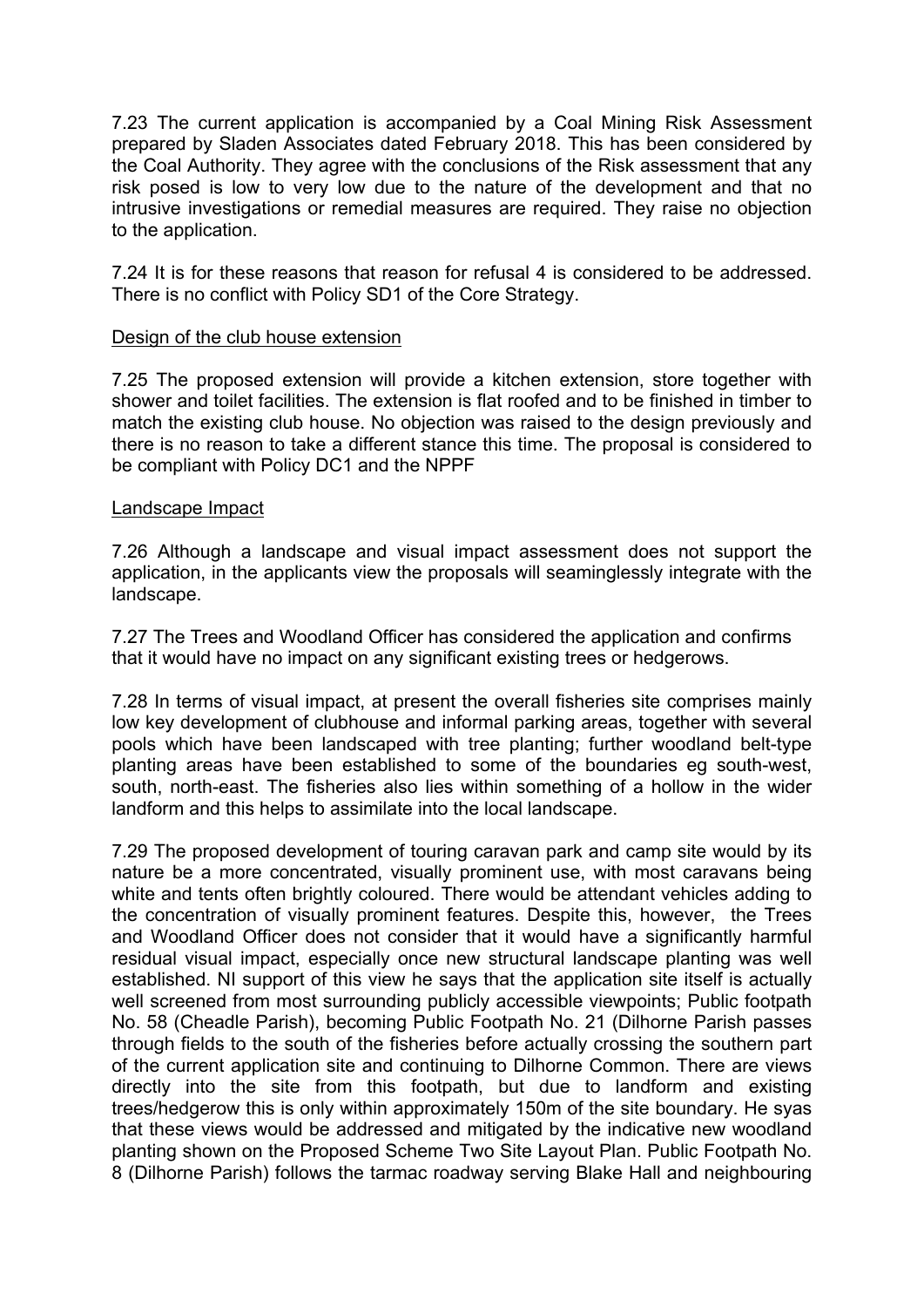properties, with Public Footpath No. 17 (Dilhorne Parish) leading off this along the stoned access track into and through the fisheries site and carrying the route of the promoted self-guided Staffordshire Moorlands Walk "Centuries of Coal"; Again he says that the application site is only notably visible along a relatively short stretch of this track, within the fisheries site passing the long northerly pond.

7.30 He concludes that the limited visual impact would be appropriately mitigated by new structural planting, and a substantial new woodland area is indicated on the layout plan. However he does suggest some amendment to the general disposition of new planting for these reasons

- a) an area of existing wet/marshy grassland edged by a shallow ditch at the south-eastern corner of the site is shown within the proposed new woodland planting area. It is suggested that this should not be planted but retained in its existing state other than infilling/reinforcing the south-east boundary hedgerow/treeline which would still be appropriate. There would consequentially be a benefit to increasing the width of retained new planting around the south-eastern side of the proposed camp site area to compensate for a reduction in indicated new screen planting on this side.
- b) There would also be benefit in establishing some planting along the northwestern boundary of the application site, where currently none is indicated, to address views from the public footpath to the north – perhaps a good native species hedgerow, together with a belt of trees (2 or 3 trees wide) to give some depth/density to the screening.

7.31 In light of the above no objection is raised on visual and landscape impact grounds subject to securing the amended details as described above through conditions picking up also on biodiversity enhancements – see discussion elsewhere. A fully detailed landscaping scheme should be required by condition in the event that planning permission is granted, and this should take into account suitable native species to suit local variations in ground conditions across/within the application site. For these reasons and as in the previous application, there is no conflict with Policy DC3.

## Residential Amenity

7.32 The nearest dwelling is between 400-500 metres to the north of the site. The previous application concluded that the proposal would not harm the amenities of residents by way of privacy loss, noise or disturbance with the safeguard of appropriate environmental health conditions. There is no reason to take a different line this time as the proposal is virtually identical in scale and location.

## Economic benefits

7.33 The Regeneration Officer has considered the application . She notes that the proposal will create four additional FTE jobs and safeguard two existing jobs. It will also provide additional jobs during the construction stage and in the supply chain. She comments that the proposal will encourage overnight stays in the area. Scarborough Tourism Economic Activity Monitor (STEAM) data for 2015 has identified that there were 4.6m day visitors to the Staffordshire Moorlands who spent on average £35.11 per day. In contrast, the 0.49m staying visitors spent £202.81 per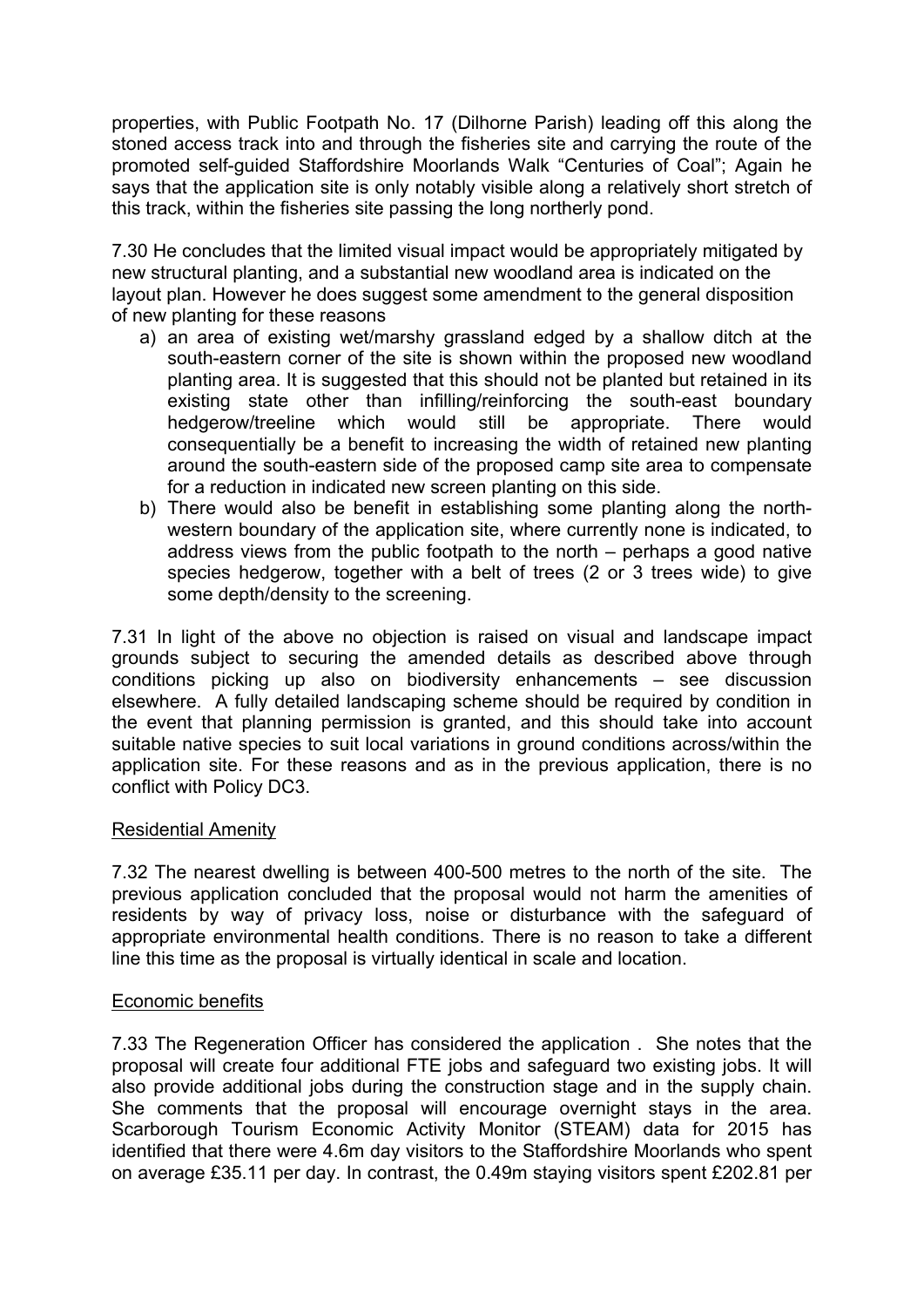visit (or £65.42 per day based on an average 3.1 days). Therefore, assuming there is no overall increase in visitor numbers, the conversion of a day visitor to a staying visitor – through the investment in accommodation or attractions which encourage people to stay longer, will have an average boost to the local economy of £167.70 per visitor.

# Planning Balance

7.34 The previous application was refused for four reasons. Two of these relating to land stability and ecology have been satisfactorily addressed. As such there is no technical constraint to the sites development for a caravan park, camping site and club house extension.

7.35 Reasons for refusal 1 and 2 remain outstanding. They relate to issues of policy principle and are not addressed in the application. Whilst the proposal is no longer inappropriate development in the Green Belt, there remains harm to openness. The NPPF requires the decision maker to give substantial weight to any harm. To be acceptable this harm must be clearly outweighed by other considerations such that very special circumstances exist. Unfortunately the case is weak and does not meet the high Green Belt test. There is conflict with the Development Plan and this reason for refusal remains outstanding. There is also the matter of accessibility, reason for refusal 2. Again this is not addressed in the current submission and also remains outstanding. There is conflict with the Development Plan in this respect too.

7.36 It is because of these matters that the application is recommended for refusal.

# **8. RECOMMENDATION**

## **A. REFUSE for the following reasons:**

**1. The proposal represents inappropriate development in the Green Belt. It is harmful by definition. Furthermore, the proposal would also be harmful to the openness of the Green Belt. It is not considered that the considerations put forward by the applicant clearly outweigh the totality of the harm such that very special circumstances exist. The NPPF requires decision makers to give substantial weight to any harm to the Green Belt. The proposal is therefore contrary to policies SS6c, E3 and R1 of the Staffordshire Moorlands Core Strategy and the National Planning Policy Framework (NPPF).**

**2. The site is not considered to be well connected to existing tourist attractions and facilities, by modes of transport other than the car and the provision of a caravan park of the size proposed, together with a campsite, would lead to a significant increase in vehicle movements in the area for visitors to reach attractions and services, resulting in an increase in emissions. Furthermore no evidence of need or demand has been provided for this type of tourist accommodation on this site. The proposal is therefore not considered to amount to sustainable tourism development**